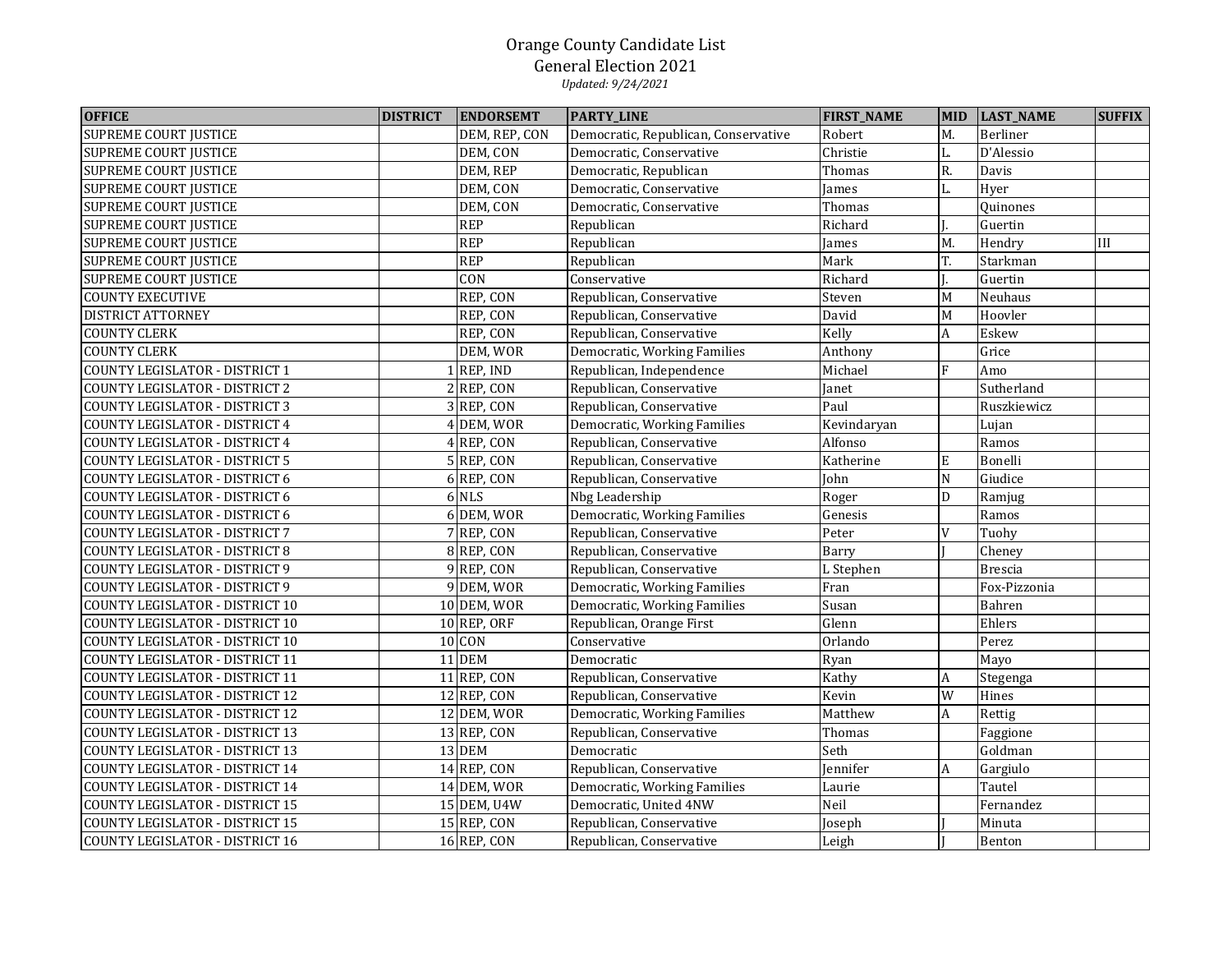| <b>OFFICE</b>                          | <b>DISTRICT</b> | <b>ENDORSEMT</b> | <b>PARTY_LINE</b>                     | <b>FIRST_NAME</b> | <b>MID</b>              | <b>LAST_NAME</b> | <b>SUFFIX</b> |
|----------------------------------------|-----------------|------------------|---------------------------------------|-------------------|-------------------------|------------------|---------------|
| <b>COUNTY LEGISLATOR - DISTRICT 16</b> |                 | <b>16 DEM</b>    | Democratic                            | Pearl             | $\overline{A}$          | Johnson          |               |
| <b>COUNTY LEGISLATOR - DISTRICT 17</b> |                 | 17 DEM, REP/ANA  | Democratic, Republican/Anagnostakis   | Mike              |                         | Anagnostakis     |               |
| COUNTY LEGISLATOR - DISTRICT 17        |                 | 17 CON           | Conservative                          | Patricia          | $\overline{A}$          | Maher            |               |
| COUNTY LEGISLATOR - DISTRICT 18        |                 | 18 DEM, WOR      | Democratic, Working Families          | Gail              |                         | Jeter            |               |
| <b>COUNTY LEGISLATOR - DISTRICT 18</b> |                 | 18 REP, CON      | Republican, Conservative              | Rob               |                         | Sassi            |               |
| COUNTY LEGISLATOR - DISTRICT 19        |                 | <b>19 DEM</b>    | Democratic                            | Michael           | D                       | Paduch           |               |
| COUNTY LEGISLATOR - DISTRICT 20        |                 | 20 CON, INL      | Conservative, Ind Leadership          | Kevin             |                         | Gomez            |               |
| <b>COUNTY LEGISLATOR - DISTRICT 20</b> |                 | 20 DEM, MDP      | Democratic, Middie Pride              | Joel              |                         | Sierra           |               |
| COUNTY LEGISLATOR - DISTRICT 21        |                 | <b>21 DEM</b>    | Democratic                            | Neal              |                         | Frishberg        |               |
| COUNTY LEGISLATOR - DISTRICT 21        |                 | 21 REP, CON/ORF  | Republican, Conservative/Orange First | James             | D                       | O'Donnell        |               |
| BLOOMING GROVE-SUPERVISOR              |                 | REP, CON         | Republican, Conservative              | Robert            | $\mathsf C$             | Jeroloman        |               |
| BLOOMING GROVE-TOWN CLERK              |                 | <b>REP</b>       | Republican                            | Darlena           | ${\bf E}$               | Decker           |               |
| <b>BLOOMING GROVE-TOWN JUSTICE</b>     |                 | REP, CON         | Republican, Conservative              | Christopher       |                         | Turpin           |               |
| BLOOMING GROVE-COUNCILMAN WARD 1       | BG /001         | <b>DEM</b>       | Democratic                            | Cathy             |                         | Gregg-Acevedo    |               |
| BLOOMING GROVE-COUNCILMAN WARD 2       | BG /002         | REP, CON         | Republican, Conservative              | Thomas            |                         | DeVinko          |               |
| BLOOMING GROVE-COUNCILMAN WARD 3       | BG /003         | <b>DEM</b>       | Democratic                            | Johanna           |                         | Kiernan          |               |
| BLOOMING GROVE-COUNCILMAN WARD 3       | BG /003         | REP, CON         | Republican, Conservative              | Charles           | L                       | Quick            |               |
| BLOOMING GROVE-COUNCILMAN WARD 4       | BG /004         | DEM, CMV         | Democratic, CommunityVision           | Samantha          |                         | Rappa-Giovagnoli |               |
| BLOOMING GROVE-COUNCILMAN WARD 5       | BG /005         | REP, CON         | Republican, Conservative              | George            | ${\bf R}$               | Doering          | Ir            |
| BLOOMING GROVE-COUNCILMAN WARD 6       | BG /006         | REP, CON         | Republican, Conservative              | Steven            |                         | Amante           |               |
| BLOOMING GROVE-REC OF TAX & ASSMT      |                 | REP, CON         | Republican, Conservative              | Nancy             |                         | Glynn            |               |
| BLOOMING GROVE-SUPT OF HIGHWAYS        |                 | REP, CON         | Republican, Conservative              | Wayne             | W                       | Kirkpatrick      |               |
| <b>CHESTER-TOWN CLERK</b>              |                 | REP, CON         | Republican, Conservative              | Linda             | $\boldsymbol{A}$        | Zappala          |               |
| <b>CHESTER-TOWN JUSTICE</b>            |                 | REP, CON         | Republican, Conservative              | Sharon            |                         | Worthy-Spiegl    |               |
| CHESTER-COUNCILMAN                     |                 | <b>DEM</b>       | Democratic                            | Thomas            | $\mathbf E$             | Becker           |               |
| CHESTER-COUNCILMAN                     |                 | REP, CON         | Republican, Conservative              | Robert            | ${\bf G}$               | Courtenay        |               |
| CHESTER-COUNCILMAN                     |                 | REP, CON         | Republican, Conservative              | Antonio           |                         | Ardisana         |               |
| CHESTER-COUNCILMAN (TFV)               |                 | <b>DEM</b>       | Democratic                            | <b>Brandon</b>    |                         | Holdridge        |               |
| CHESTER-COUNCILMAN (TFV)               |                 | REP, ORF         | Republican, Orange First              | Karen             | $\boldsymbol{A}$        | Ostberg          |               |
| CHESTER-COUNCILMAN (TFV)               |                 | CON              | Conservative                          | Larry             | $\overline{\mathbf{K}}$ | Dysinger         |               |
| <b>CHESTER-RECEIVER OF TAXES</b>       |                 | <b>DEM</b>       | Democratic                            | Karen             |                         | Lopusnak         |               |
| CHESTER-RECEIVER OF TAXES              |                 | REP, CON         | Republican, Conservative              | Vincent           | $\boldsymbol{A}$        | Maniscalco       |               |
| CHESTER-RECEIVER OF TAXES              |                 | <b>ORF</b>       | Orange First                          | Walter            | M                       | Popailo          |               |
| CHESTER-SUPT OF HIGHWAYS (TFV)         |                 | <b>DEM</b>       | Democratic                            | James             |                         | Peterson         |               |
| <b>CHESTER-SUPT OF HIGHWAYS (TFV)</b>  |                 | REP, CON         | Republican, Conservative              | John              |                         | Reilly           | III           |
| CORNWALL-SUPERVISOR                    |                 | DEM, WOR         | Democratic, Working Famiiles          | Joshua            | T                       | Wojehowski       |               |
| CORNWALL-SUPERVISOR                    |                 | REP, CON         | Republican, Conservative              | Richard           |                         | Randazzo         |               |
| CORNWALL-TOWN CLERK                    |                 | DEM, CWP         | Democratic, Cornwall Pride            | Laura             | M                       | Delacruz         |               |
| <b>CORNWALL-TOWN CLERK</b>             |                 | REP, CON         | Republican, Conservative              | Jennifer          | L                       | McCormick        |               |
| CORNWALL-COUNCILMAN                    |                 | DEM, WOR         | Democratic, Working Famiiles          | Rokhsha           |                         | Michael-Razi     |               |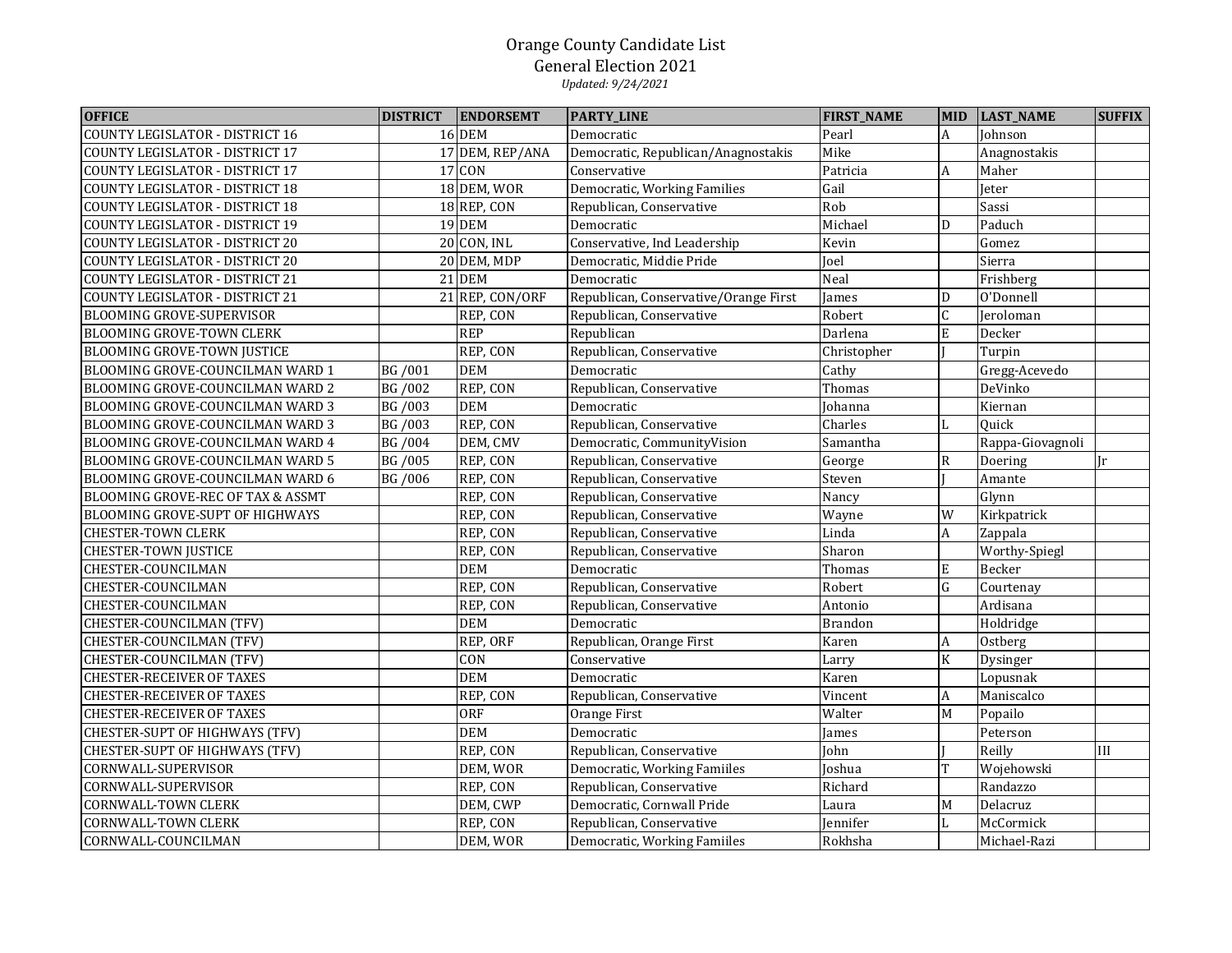| <b>OFFICE</b>                           | <b>DISTRICT</b> | <b>ENDORSEMT</b> | <b>PARTY_LINE</b>                     | <b>FIRST_NAME</b>     | <b>MID</b>     | <b>LAST_NAME</b> | <b>SUFFIX</b> |
|-----------------------------------------|-----------------|------------------|---------------------------------------|-----------------------|----------------|------------------|---------------|
| CORNWALL-COUNCILMAN                     |                 | DEM, CWP         | Democratic, Cornwall Pride            | Virginia              | A              | Scott            |               |
| CORNWALL-COUNCILMAN                     |                 | REP, CON         | Republican, Conservative              | Helen                 | L              | Bunt             |               |
| <b>CORNWALL-RECEIVER OF TAXES (TFV)</b> |                 | DEM, CWP         | Democratic, Cornwall Pride            | Dina                  | M              | Ronsini          |               |
| CORNWALL-RECEIVER OF TAXES (TFV)        |                 | REP, PPC         | Republican, Peoples Choice            | Dawn                  | T              | Patterson        |               |
| CRAWFORD-SUPERVISOR                     |                 | REP, CON         | Republican, Conservative              | Charles               | E              | Carnes           |               |
| CRAWFORD-SUPERVISOR                     |                 | DEM, NOW         | Democratic, Now                       | Suzanne               |                | Schubert         |               |
| <b>CRAWFORD-TOWN CLERK</b>              |                 | REP, CON         | Republican, Conservative              | Jessica               | M              | Kempter          |               |
| <b>CRAWFORD-TOWN JUSTICE</b>            |                 | REP, CON         | Republican, Conservative              | <b>Bryan</b>          | $\overline{M}$ | Kulak            |               |
| <b>CRAWFORD-TOWN JUSTICE</b>            |                 | REP, CON         | Republican, Conservative              | Mark                  | L              | Schuh            |               |
| CRAWFORD-COUNCILMAN                     |                 | DEM, WOR         | Democratic, Working Famiiles          | $\overline{C}$ andace | $\, {\bf B}$   | Scott            |               |
| CRAWFORD-COUNCILMAN                     |                 | DEM, WOR         | Democratic, Working Famiiles          | Lynda                 |                | Rogers-Seeley    |               |
| CRAWFORD-COUNCILMAN                     |                 | REP, CON         | Republican, Conservative              | Michael               |                | Menendez         |               |
| CRAWFORD-COUNCILMAN                     |                 | <b>REP</b>       | Republican                            | Jason                 |                | Muehr            |               |
| <b>CRAWFORD-TAX COLLECTOR</b>           |                 | DEM, WOR         | Democratic, Working Famiiles          | Francis               | L              | Demuth           |               |
| <b>CRAWFORD-TAX COLLECTOR</b>           |                 | <b>REP</b>       | Republican                            | Constance             | F              | Latimer          |               |
| <b>CRAWFORD-SUPT OF HIGHWAYS</b>        |                 | REP, CON         | Republican, Conservative              | John                  |                | Yarosz           |               |
| DEERPARK-SUPERVISOR                     |                 | REP, CON         | Republican, Conservative              | Gary                  |                | Spears           |               |
| DEERPARK-TOWN CLERK                     |                 | REP, CON         | Republican, Conservative              | Florence              | T              | Santini          |               |
| DEERPARK-TOWN JUSTICE                   |                 | REP, CON         | Republican, Conservative              | Michael               |                | Worden           |               |
| DEERPARK-TOWN JUSTICE                   |                 | REP, CON         | Republican, Conservative              | Jeremy                | R              | Eagan            |               |
| DEERPARK-COUNCILMAN                     |                 | REP, CON         | Republican, Conservative              | Arthur                | T              | Trovei           |               |
| DEERPARK-COUNCILMAN                     |                 | REP, CON         | Republican, Conservative              | Alan                  | $\rm F$        | Schock           |               |
| DEERPARK-SUPT OF HIGHWAYS               |                 | REP, CON         | Republican, Conservative              | Edward                | A              | Hughson          |               |
| <b>GOSHEN-SUPERVISOR</b>                |                 | DEM, GSM         | Democratic, Goshen Matters            | Kenneth               | F              | Newbold          |               |
| <b>GOSHEN-SUPERVISOR</b>                |                 | REP, CON/GSB     | Republican, Conservative/Goshens Best | Joseph                |                | Betro            |               |
| <b>GOSHEN-TOWN CLERK</b>                |                 | REP, CON/GSB     | Republican, Conservative/Goshens Best | Mary                  | A              | Riso             |               |
| GOSHEN-COUNCILMAN                       |                 | DEM, GSM         | Democratic, Goshen Matters            | Jeremy                | ${\mathbb D}$  | Zweig            |               |
| GOSHEN-COUNCILMAN                       |                 | DEM, GSM         | Democratic, Goshen Matters            | Kenneth               | E              | Tschan           |               |
| GOSHEN-COUNCILMAN                       |                 | REP, CON/GSB     | Republican, Conservative/Goshens Best | Douglas               |                | Bloomfield       |               |
| GOSHEN-COUNCILMAN                       |                 | REP, CON/GSB     | Republican, Conservative/Goshens Best | George                | M              | Lyons            |               |
| <b>GOSHEN-RECEIVER OF TAXES</b>         |                 | DEM, GSM         | Democratic, Goshen Matters            | Carol                 | A              | Laskos           |               |
| <b>GOSHEN-RECEIVER OF TAXES</b>         |                 | REP, GSB         | Republican, Goshens Best              | Judith                | L              | Andrews          |               |
| <b>GOSHEN-SUPT OF HIGHWAYS</b>          |                 | REP, CON/GSB     | Republican, Conservative/Goshens Best | P. Broderick          |                | Knoell           |               |
| GREENVILLE-SUPERVISOR                   |                 | <b>REP</b>       | Republican                            | David                 |                | Zubikowski       |               |
| <b>GREENVILLE-TOWN CLERK</b>            |                 | <b>REP</b>       | Republican                            | Theresa               | M              | Whelan           |               |
| <b>GREENVILLE-TOWN JUSTICE</b>          |                 | <b>REP</b>       | Republican                            | Gregory               | L              | Wieboldt         |               |
| GREENVILLE-COUNCILMAN                   |                 | <b>DEM</b>       | Democratic                            | Julie                 |                | Takatsch         |               |
| GREENVILLE-COUNCILMAN                   |                 | <b>REP</b>       | Republican                            | Geoffrey              | $\mathbb R$    | Stafford         |               |
| GREENVILLE-COUNCILMAN                   |                 | <b>REP</b>       | Republican                            | Jason                 | ${\sf R}$      | Soudant          |               |
| <b>GREENVILLE-TAX COLLECTOR</b>         |                 | <b>REP</b>       | Republican                            | Lisa                  | $\overline{M}$ | O'Connor         |               |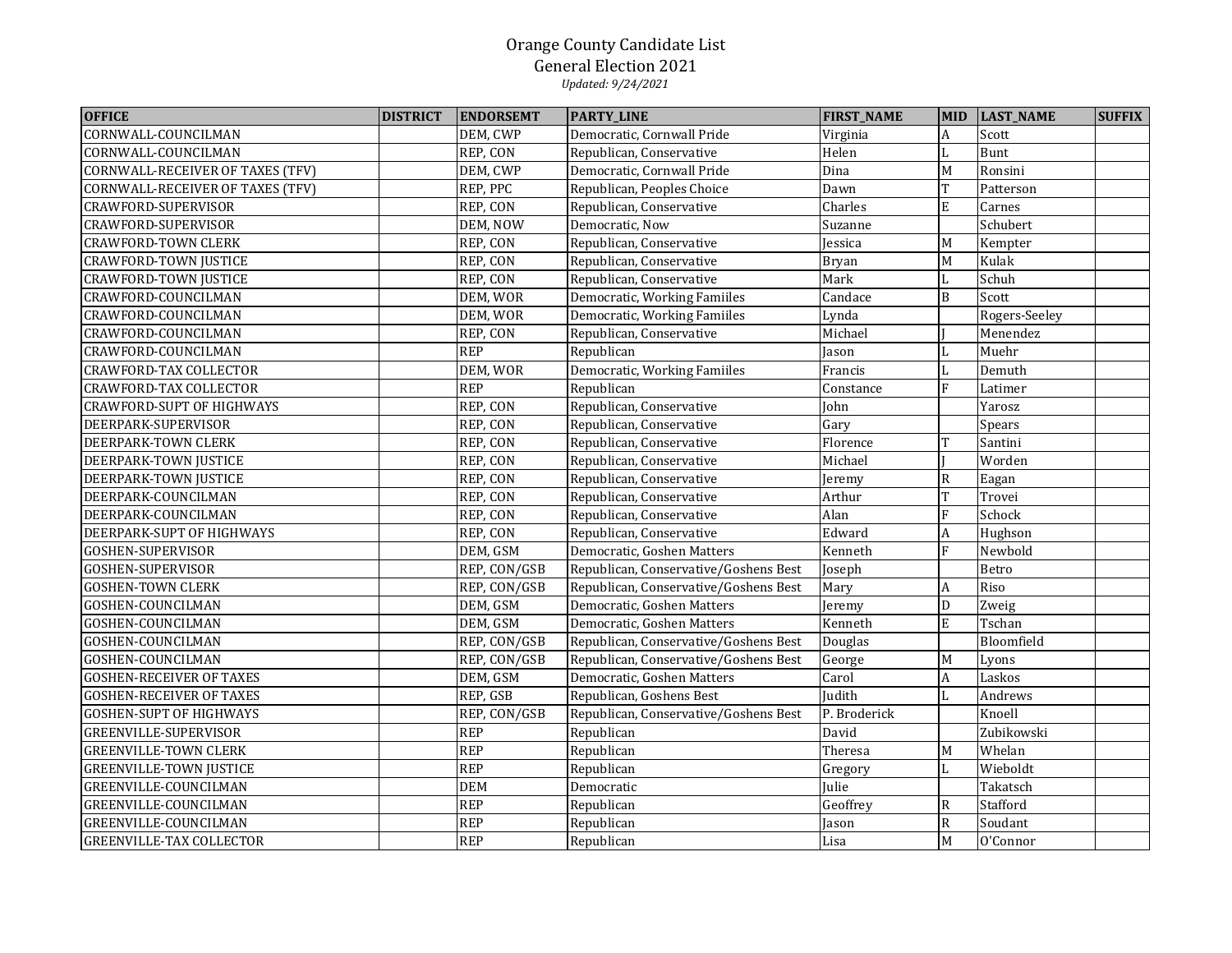| <b>OFFICE</b>                      | <b>DISTRICT</b> | <b>ENDORSEMT</b> | <b>PARTY_LINE</b>                                | <b>FIRST_NAME</b> |                  | MID LAST_NAME | <b>SUFFIX</b> |
|------------------------------------|-----------------|------------------|--------------------------------------------------|-------------------|------------------|---------------|---------------|
| <b>GREENVILLE-SUPT OF HIGHWAYS</b> |                 | <b>REP</b>       | Republican                                       | James             | ${\bf E}$        | Ferguson      | Ir            |
| HAMPTONBURGH-SUPERVISOR            |                 | <b>DEM</b>       | Democratic                                       | Allan             | $\boldsymbol{A}$ | Thompson      |               |
| HAMPTONBURGH-SUPERVISOR            |                 | <b>REP</b>       | Republican                                       | Robert            | S                | Jankowski     |               |
| HAMPTONBURGH-TOWN CLERK            |                 | <b>REP</b>       | Republican                                       | Christine         |                  | Durante       |               |
| HAMPTONBURGH-TOWN JUSTICE          |                 | <b>REP</b>       | Republican                                       | Edward            | ${\bf P}$        | Souto         |               |
| HAMPTONBURGH-COUNCILMAN            |                 | <b>DEM</b>       | Democratic                                       | Kenneth           | $\, {\bf B}$     | Bujalski      |               |
| HAMPTONBURGH-COUNCILMAN            |                 | <b>REP</b>       | Republican                                       | Richard           | M                | Cocchiara     |               |
| HAMPTONBURGH-COUNCILMAN            |                 | <b>REP</b>       | Republican                                       | James             | M                | Lord          |               |
| HAMPTONBURGH-SUPT OF HIGHWAYS      |                 | <b>REP</b>       | Republican                                       | Michael           | ${\bf E}$        | Babb          | Jr            |
| HIGHLANDS-SUPERVISOR               |                 | DEM, WOR         | Democratic, Working Famiiles                     | Bob               |                  | Livsey        |               |
| HIGHLANDS-SUPERVISOR               |                 | REP, HDE         | Republican, Had Enough                           | Konstantinos      | ${\bf G}$        | Fatsis        |               |
| HIGHLANDS-TOWN JUSTICE             |                 | DEM, WOR         | Democratic, Working Famiiles                     | Barbara           | $\overline{F}$   | Mennite       |               |
| HIGHLANDS-TOWN JUSTICE             |                 | <b>REP</b>       | Republican                                       | Alexandra         |                  | Bourne        |               |
| HIGHLANDS-COUNCILMAN               |                 | DEM, DIT         | Democratic, Do It                                | Joseph            | M                | DeWitt        |               |
| HIGHLANDS-COUNCILMAN               |                 | DEM, WOR         | Democratic, Working Famiiles                     | Rita              | M                | Dougherty     |               |
| HIGHLANDS-COUNCILMAN               |                 | <b>REP</b>       | Republican                                       | Richard           | $\mathbf D$      | Parry         |               |
| HIGHLANDS-COUNCILMAN               |                 | <b>REP</b>       | Republican                                       | Richard           |                  | Sullivan      |               |
| MIDDLETOWN/CITY-MAYOR              |                 | <b>DEM</b>       | Democratic                                       | Joseph            | M                | DeStefano     |               |
| MIDDLETOWN/CITY-ALDERMAN AT LARGE  |                 | <b>DEM</b>       | Democratic                                       | J Miguel          |                  | Rodrigues     |               |
| MIDDLETOWN/CITY-ALDERMAN WARD 1    | MID/001         | <b>DEM</b>       | Democratic                                       | Kevin             | D                | Witt          |               |
| MIDDLETOWN/CITY-ALDERMAN WARD 1    | MID/001         | <b>DEM</b>       | Democratic                                       | Joseph            | $\overline{G}$   | Masi          |               |
| MIDDLETOWN/CITY-ALDERMAN WARD 2    | MID/002         | DEM, MDP         | Democratic, Middie Pride                         | Jerry             |                  | Kleiner       |               |
| MIDDLETOWN/CITY-ALDERMAN WARD 2    | MID/002         | DEM, MDP         | Democratic, Middie Pride                         | Andrew            |                  | Green         |               |
| MIDDLETOWN/CITY-ALDERMAN WARD 3    | MID/003         | DEM, MDP         | Democratic, Middie Pride                         | Kathleen          | $\mathbf T$      | Ramkissoon    |               |
| MIDDLETOWN/CITY-ALDERMAN WARD 3    | MID/003         | DEM, MDP         | Democratic, Middie Pride                         | Paul              | $\rm K$          | Johnson       |               |
| MIDDLETOWN/CITY-ALDERMAN WARD 3    | MID/003         | <b>REP</b>       | Republican                                       | Lisa              | M                | Napoletano    |               |
| MIDDLETOWN/CITY-ALDERMAN WARD 4    | MID/004         | DEM, WOR/MDP     | Democratic, Working Famiiles/Middie Prid Sparrow |                   | $\rm H$          | Tobin         |               |
| MIDDLETOWN/CITY-ALDERMAN WARD 4    | MID/004         | DEM, MDP         | Democratic, Middie Pride                         | Jude              | $\boldsymbol{A}$ | Jean-Francois |               |
| MIDDLETOWN/CITY-ALDERMAN WARD 4    | MID/004         | LBN              | Libertarian                                      | Juan              |                  | Ayala         |               |
| MINISINK-SUPERVISOR                |                 | REP, CON         | Republican, Conservative                         | Ralph             |                  | Ford          |               |
| MINISINK-TAX COLLECTOR             |                 | REP, CON         | Republican, Conservative                         | Stacey            | L                | Drake         |               |
| MINISINK-TOWN CLERK                |                 | REP, CON         | Republican, Conservative                         | Sally             | $\boldsymbol{A}$ | Crawford      |               |
| MINISINK-COUNCILMAN                |                 | DEM, MIU         | Democratic, Minisink United                      | Michael           | S                | Vandervoort   |               |
| MINISINK-COUNCILMAN                |                 | REP, CON         | Republican, Conservative                         | Barbara           |                  | Clifford      |               |
| MINISINK-COUNCILMAN                |                 | REP, CON         | Republican, Conservative                         | Richard           | $\mathbf L$      | Hansen        | Ir            |
| MINISINK-SUPT OF HIGHWAYS          |                 | REP, CON         | Republican, Conservative                         | James             | $\boldsymbol{A}$ | Lain          |               |
| MONROE-SUPERVISOR                  |                 | <b>REP</b>       | Republican                                       | Anthony           | ${\bf P}$        | Cardone       | III           |
| MONROE-TOWN JUSTICE                |                 | DEM, MRF         | Democratic, Monroe First                         | Audra             | $\mathbf L$      | Schwartz      |               |
| MONROE-TOWN CLERK (TFV)            |                 | <b>DEM</b>       | Democratic                                       | Cristina          |                  | Kiesel        |               |
| MONROE-TOWN CLERK (TFV)            |                 | REP, CON         | Republican, Conservative                         | Valerie           |                  | Bitzer        |               |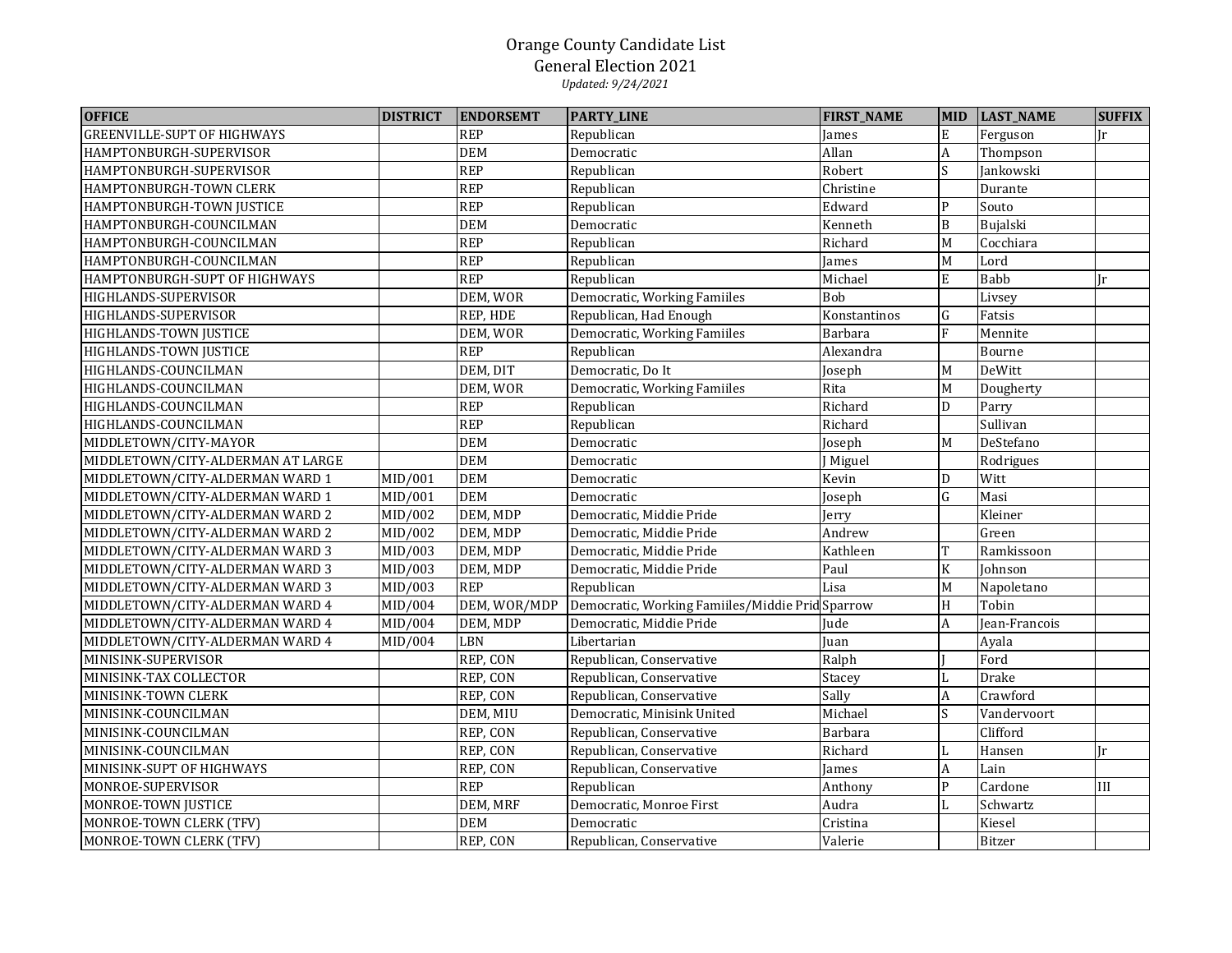| <b>OFFICE</b>                    | <b>DISTRICT</b> | <b>ENDORSEMT</b> | <b>PARTY_LINE</b>                                          | <b>FIRST_NAME</b> | <b>MID</b>       | <b>LAST_NAME</b> | <b>SUFFIX</b> |
|----------------------------------|-----------------|------------------|------------------------------------------------------------|-------------------|------------------|------------------|---------------|
| MONROE-COUNCILMAN                |                 | DEM, MRF         | Democratic, Monroe First                                   | Mary              |                  | Bingham          |               |
| MONROE-COUNCILMAN                |                 | DEM, MRF         | Democratic, Monroe First                                   | Richard           |                  | Colon            |               |
| MONROE-COUNCILMAN                |                 | <b>REP</b>       | Republican                                                 | Dorey             | F                | Houle            |               |
| MONTGOMERY-SUPERVISOR            |                 | REP, CON         | Republican, Conservative                                   | <b>Brian</b>      | $\mathbf M$      | Maher            |               |
| MONTGOMERY-TOWN CLERK            |                 | REP, CON         | Republican, Conservative                                   | Tara              | L                | <b>Stickles</b>  |               |
| MONTGOMERY-TOWN JUSTICE          |                 | REP, CON         | Republican, Conservative                                   | Raynard           |                  | Ozman            |               |
| MONTGOMERY-COUNCILMAN            |                 | DEM, WOR         | Democratic, Working Famiiles                               | Sylvie            | A                | Rainaldi         |               |
| MONTGOMERY-COUNCILMAN            |                 | DEM, WOR         | Democratic, Working Famiiles                               | Karina            |                  | Tipton           |               |
| MONTGOMERY-COUNCILMAN            |                 | REP, CON         | Republican, Conservative                                   | Sheryl            | A                | Melick           |               |
| MONTGOMERY-COUNCILMAN            |                 | REP, CON         | Republican, Conservative                                   | Michael           |                  | Setteducato      |               |
| MONTGOMERY-SUPT OF HIGHWAYS      |                 | REP, CON         | Republican, Conservative                                   | Shaun             |                  | Meres            |               |
| MOUNT HOPE-SUPERVISOR            |                 | DEM, UFA         | Democratic, United for All                                 | Michele           | M                | Rosario          |               |
| MOUNT HOPE-SUPERVISOR            |                 | REP, CON         | Republican, Conservative                                   | Matthew           | $\mathbb{R}$     | Howell           |               |
| MOUNT HOPE-TOWN CLERK            |                 | REP, CON         | Republican, Conservative                                   | Kathleen          | A                | Myers            |               |
| MOUNT HOPE-TOWN JUSTICE          |                 | <b>REP</b>       | Republican                                                 | Joe               |                  | Hosking          |               |
| MOUNT HOPE-COUNCILMAN            |                 | DEM, UFA         | Democratic, United for All                                 | Louis             | $\mathsf{R}$     | Maurizzio        |               |
| MOUNT HOPE-COUNCILMAN            |                 | DEM, UFA         | Democratic, United for All                                 | Moniysha          | C                | Maldonado        |               |
| MOUNT HOPE-COUNCILMAN            |                 | REP, COF         | Republican, Community First                                | Amanda            | L                | Davis            |               |
| MOUNT HOPE-COUNCILMAN            |                 | REP, CON         | Republican, Conservative                                   | James             | $\mathsf C$      | Jennings         |               |
| MOUNT HOPE-COUNCILMAN            |                 | CON              | Conservative                                               | Edward            | $\boldsymbol{A}$ | Fairweather      |               |
| MOUNT HOPE-SUPT OF HIGHWAYS      |                 | REP, CON         | Republican, Conservative                                   | Dean              | $\mathbf E$      | Hassenmayer      |               |
| NEW WINDSOR-SUPERVISOR           |                 | REP              | Republican                                                 | Stephen           | $\boldsymbol{A}$ | Bedetti          |               |
| NEW WINDSOR-SUPERVISOR           |                 | DEM, U4W         | Democratic, United 4NW                                     | George            |                  | Meyers           |               |
| NEW WINDSOR-TOWN JUSTICE         |                 | REP, CON         | Republican, Conservative                                   | Noreen            |                  | Calderin         |               |
| NEW WINDSOR-COUNCILMAN           |                 | DEM/U4W, WOR     | Democratic/United 4NW, Working Familie Michele             |                   |                  | Marte-Indzonka   |               |
| NEW WINDSOR-COUNCILMAN           |                 |                  | DEM/U4W, WOR Democratic/United 4NW, Working Familie Joseph |                   | E                | Ammons           |               |
| NEW WINDSOR-COUNCILMAN           |                 | REP, CON         | Republican, Conservative                                   | Steven            |                  | Moreau           |               |
| NEW WINDSOR-COUNCILMAN           |                 | REP, CON         | Republican, Conservative                                   | Eve               |                  | Lincoln          |               |
| NEW WINDSOR-REC OF TAX & ASSMT   |                 | DEM/U4W, WOR     | Democratic/United 4NW, Working Familie Gail                |                   | F                | Fletcher         |               |
| NEW WINDSOR-REC OF TAX & ASSMT   |                 | REP, CON         | Republican, Conservative                                   | Susan             | $\mathsf C$      | Scheible         |               |
| NEW WINDSOR-SUPT OF HIGHWAYS     |                 | REP, CON         | Republican, Conservative                                   | Anthony           | E                | Fayo             |               |
| NEWBURGH/TOWN-SUPERVISOR         |                 | REP, CON         | Republican, Conservative                                   | Gilbert           |                  | Piaquadio        |               |
| NEWBURGH/TOWN-TOWN CLERK         |                 | REP, CON         | Republican, Conservative                                   | Lisa              | M                | Vance-Ayers      |               |
| NEWBURGH/TOWN-COUNCILMAN         |                 | DEM, WOR         | Democratic, Working Famiiles                               | Terri             |                  | Blancato-Horton  |               |
| NEWBURGH/TOWN-COUNCILMAN         |                 | DEM, WOR         | Democratic, Working Famiiles                               | Donette           | $\mathsf G$      | Smith            |               |
| NEWBURGH/TOWN-COUNCILMAN         |                 | REP, CON         | Republican, Conservative                                   | Elizabeth "Betty" |                  | Greene           |               |
| NEWBURGH/TOWN-COUNCILMAN         |                 | REP, CON         | Republican, Conservative                                   | Paul              |                  | Ruggiero         |               |
| NEWBURGH/TOWN-REC OF TAX & ASSMT |                 | REP, CON         | Republican, Conservative                                   | Joseph            | P                | Pedi             |               |
| NEWBURGH/CITY-CITY COURT JUDGE   |                 | DEM, WOR         | Democratic, Working Famiiles                               | Anika             |                  | Mohammed         |               |
| NEWBURGH/CITY-COUNCILMAN WARD 1  | <b>NBG/001</b>  | REP, NBF         | Republican, NewburghForward                                | Christina         | Ε.               | Amato            |               |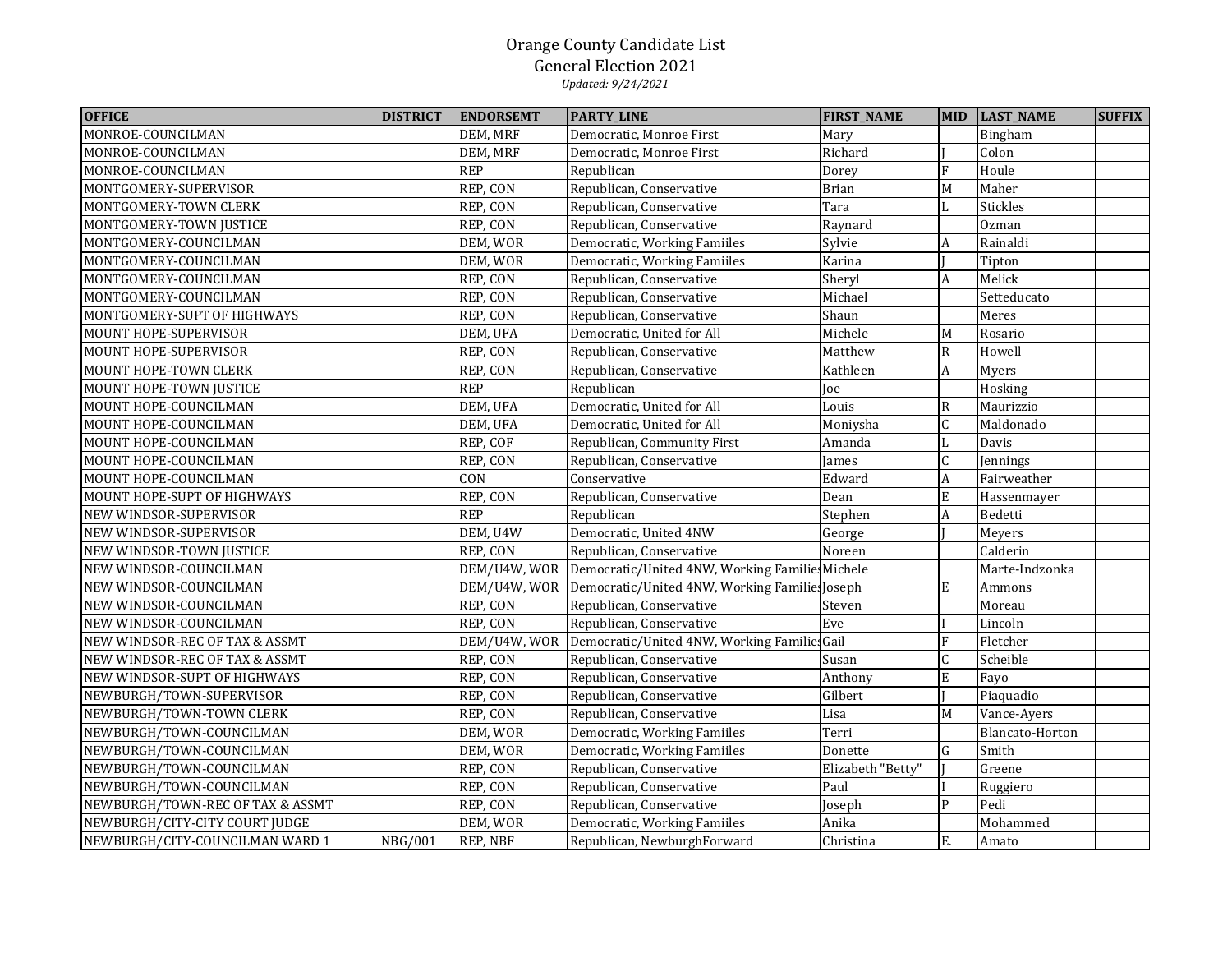| <b>OFFICE</b>                       | <b>DISTRICT</b>       | <b>ENDORSEMT</b> | <b>PARTY_LINE</b>                        | <b>FIRST_NAME</b> | MID              | <b>LAST_NAME</b> | <b>SUFFIX</b> |
|-------------------------------------|-----------------------|------------------|------------------------------------------|-------------------|------------------|------------------|---------------|
| NEWBURGH/CITY-COUNCILMAN WARD 1     | <b>NBG/001</b>        | DEM, WOR         | Democratic, Working Familles             | Giselle           | L                | Martinez         |               |
| NEWBURGH/CITY-COUNCILMAN WARD 2     | <b>NBG/002</b>        | <b>DEM</b>       | Democratic                               | Ramona            |                  | Monteverde       |               |
| NEWBURGH/CITY-COUNCILMAN WARD 3     | <b>NBG/003</b>        | <b>FFB</b>       | Families4DrBuon                          | Lisa              |                  | Buon             |               |
| NEWBURGH/CITY-COUNCILMAN WARD 3     | <b>NBG/003</b>        | <b>REP</b>       | Republican                               | Donald            | E                | Rehrey           | Jr            |
| NEWBURGH/CITY-COUNCILMAN WARD 3     | <b>NBG/003</b>        | <b>DEM</b>       | Democratic                               | Robert            | M                | Sklarz           |               |
| NEWBURGH/CITY-COUNCILMAN WARD 4     | <b>NBG/004</b>        | <b>DEM</b>       | Democratic                               | Patricia          |                  | Sofokles         |               |
| PORTJERVIS/CITY-MAYOR               |                       | DEM/PF, CON      | Democratic/Port Jervis 1st, Conservative | Kelly             | $\, {\bf B}$     | Decker           |               |
| PORTJERVIS/CITY-MAYOR               |                       | PJP              | PJ Pride                                 | Barbara           |                  | Marszalek        |               |
| PORTJERVIS/CITY-COUNCILMAN AT LARGE |                       | DEM, POP         | Democratic, Port Proud                   | Erika             | S.               | Cox              |               |
| PORTJERVIS/CITY-COUNCILMAN AT LARGE |                       | REP, CON/TPF     | Republican, Conservative/Taxpayers First | Stanley           |                  | Siegel           |               |
| PORTJERVIS/CITY-COUNCILMAN AT LARGE |                       | PJF              | Port Jervis 1st                          | Lisa              | M                | Randazzo-Misczuk |               |
| PORTJERVIS/CITY-COUNCILMAN WARD 1   | PJ /001               | DEM, PJF         | Democratic, Port Jervis First            | Elizabeth         | L                | Miller           |               |
| PORTJERVIS/CITY-COUNCILMAN WARD 1   | $\overline{P}$ J /001 | DEM, PJF         | Democratic, Port Jervis First            | Colin             | ${\sf P}$        | O'Connell        |               |
| PORTJERVIS/CITY-COUNCILMAN WARD 1   | PJ /001               | REP, CON         | Republican, Conservative                 | Regis             | A.               | Foster           | $\mathbf{r}$  |
| PORTJERVIS/CITY-COUNCILMAN WARD 1   | PJ /001               | REP, CON         | Republican, Conservative                 | Dominick          | T.               | Santini          | IV            |
| PORTJERVIS/CITY-COUNCILMAN WARD 2   | PJ /002               | DEM, POP         | Democratic, Port Proud                   | Patricia          | $\mathbf E$      | Cal              |               |
| PORTJERVIS/CITY-COUNCILMAN WARD 2   | PJ /002               | DEM, POP         | Democratic, Port Proud                   | Winifred          | L                | DiToto           |               |
| PORTJERVIS/CITY-COUNCILMAN WARD 2   | PJ /002               | REP, CON         | Republican, Conservative                 | Maria             |                  | Mann             |               |
| PORTJERVIS/CITY-COUNCILMAN WARD 2   | PJ /002               | REP, CON         | Republican, Conservative                 | Misty             |                  | Fuller           |               |
| PORTJERVIS/CITY-COUNCILMAN WARD 2   | PJ /002               | P <sub>O</sub>   | Party of One                             | George            | A                | Belcher          | Sr            |
| PORTJERVIS/CITY-COUNCILMAN WARD 2   | PJ /002               | PJF              | Port Jervis 1st                          | Sean              |                  | Addy             |               |
| PORTJERVIS/CITY-COUNCILMAN WARD 2   | PJ /002               | PJF              | Port Jervis 1st                          | Keith             | ${\mathbb D}$    | Yennie           |               |
| PORTJERVIS/CITY-COUNCILMAN WARD 3   | PJ /003               | DEM, POP         | Democratic, Port Proud                   | Travis            | $\mathbf D$      | Brown            |               |
| PORTJERVIS/CITY-COUNCILMAN WARD 3   | PJ /003               | DEM, POP         | Democratic, Port Proud                   | Terri             | D                | Costantino       |               |
| PORTJERVIS/CITY-COUNCILMAN WARD 3   | PJ /003               | REP, CON/TPF     | Republican, Conservative/Taxpayers First | Denis             | $\boldsymbol{A}$ | Livingston       |               |
| PORTJERVIS/CITY-COUNCILMAN WARD 3   | PJ /003               | REP, CON/TPF     | Republican, Conservative/Taxpayers First | Michael           |                  | Decker           |               |
| PORTJERVIS/CITY-COUNCILMAN WARD 3   | PJ /003               | PJF              | Port Jervis 1st                          | Gerald            |                  | Oney             | Jr            |
| PORTJERVIS/CITY-COUNCILMAN WARD 4   | PJ /004               | DEM, POP         | Democratic, Port Proud                   | William           | Ρ.               | Conklin          | Ir            |
| PORTJERVIS/CITY-COUNCILMAN WARD 4   | PJ /004               | DEM, POP         | Democratic, Port Proud                   | Jacqueline        | D.               | Dennison         |               |
| PORTJERVIS/CITY-COUNCILMAN WARD 4   | PJ /004               | REP, CON         | Republican, Conservative                 | Timothy           |                  | Simmons          |               |
| PORTJERVIS/CITY-COUNCILMAN WARD 4   | PJ /004               | REP, CON         | Republican, Conservative                 | Melissa           |                  | Newhauser        |               |
| PORTJERVIS/CITY-COUNCILMAN WARD 4   | PJ /004               | PJF              | Port Jervis 1st                          | Robert            | L                | Culleny          |               |
| TUXEDO-SUPERVISOR                   |                       | DEM, THT         | Democratic, Think Tuxedo                 | Kenneth           |                  | English          |               |
| TUXEDO-SUPERVISOR                   |                       | REP, CON         | Republican, Conservative                 | Daniel            | ${\bf G}$        | Castricone       |               |
| TUXEDO-TOWN CLERK                   |                       | <b>DEM</b>       | Democratic                               | Marisa            |                  | Dollbaum         |               |
| TUXEDO-TOWN JUSTICE                 |                       | <b>REP</b>       | Republican                               | Shawn             | M                | <b>Brown</b>     |               |
| TUXEDO-COUNCILMAN                   |                       | <b>DEM</b>       | Democratic                               | Jay               | $\rm H$          | Reichgott        |               |
| TUXEDO-COUNCILMAN                   |                       | <b>DEM</b>       | Democratic                               | Deirdre           |                  | Murphy           |               |
| WALLKILL-SUPERVISOR                 |                       | DEM, WOR         | Democratic, Working Familles             | Frank             |                  | Dendanto         | III           |
| WALLKILL-SUPERVISOR                 |                       | <b>REP</b>       | Republican                               | George            |                  | Serrano          |               |